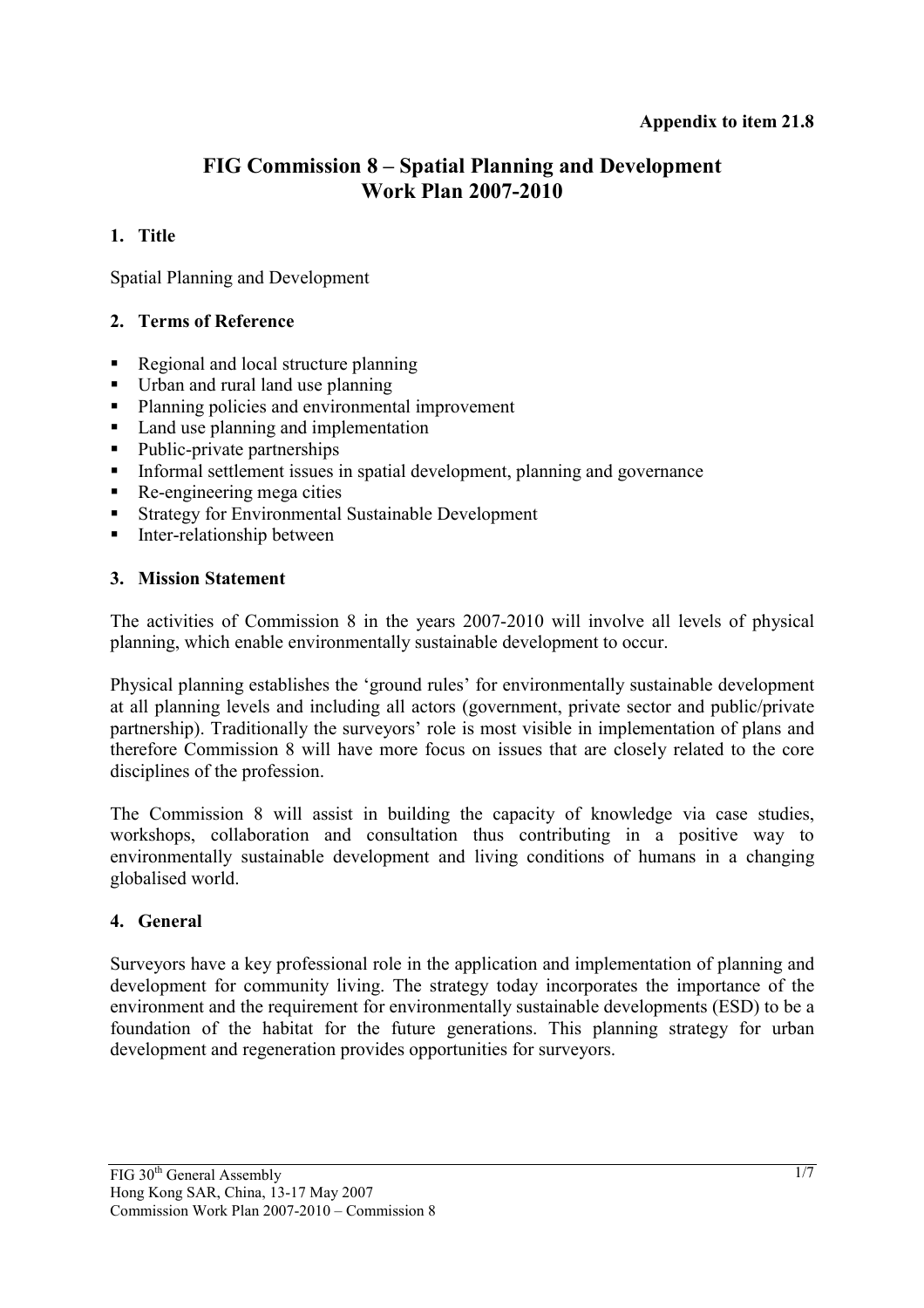The re-engineering of mega cities as a place for people and the provision and location of infrastructure services involves all levels of government and private sector to provide and deliver outcomes.

The rising sea levels via climate change are particularly challenging for urban planning in coastal regions. Surveyors can contribute to better understanding the potential impact on coastal settlements development and to the adoption of policies to meet these new challenges.

Informal settlements can benefit from contribution by surveyors in the area of planning and governance.

In the period of 2007-2010 the focus of Commission 8 will be:

- Establish a focus for all parties involved in environmentally sustainable planning and implementation;
- Develop guidelines, methods, governances and best practice at the global level;
- This Commission will reflect the holistic skills found within planning and development of built environment;
- Commission emphasises that we, as surveyors and built environment experts have a leadership role in the collective responsibility for well-functioning mega cities;
- The Commission recognises the three pillars of ESD. i.e. balancing the competing development demands associated with economic, social and environmental aspirations. Further, the integrating activities of FIG allow for adoption of a holistic approach to problem solving in the built environment;
- Focussing on surveyors' role in implementation of plans and the interaction between planning and real estate economics.

In addition to the specific activities above, the Commission will support and contribute to FIG Task Forces and the Standards Network. The Commission will also respond to the FIG Council to address new issues as they emerge.

# **5. Working Groups**

#### **Working Group 8.1 – Planning Strategy for Urban Development and Regeneration**

Policy Issues

- Planning urban development and regeneration and economic impacts
- The role of Partnerships and Urbanization process is a role for surveyors in moving towards sustainability in urban development/community living for people and places.

#### Chair

Dr. Lillian S.C. Pun, Associate Professor The Hong Kong Polytechnic University, Hong Kong SAR, China E-mail: lspun@polyu.edu.hk

Specific Projects

- Identify a planning framework, which enables public-private partnership (PPP) to deliver tools for urbanization
- Investigate key roles for surveyors within urban regeneration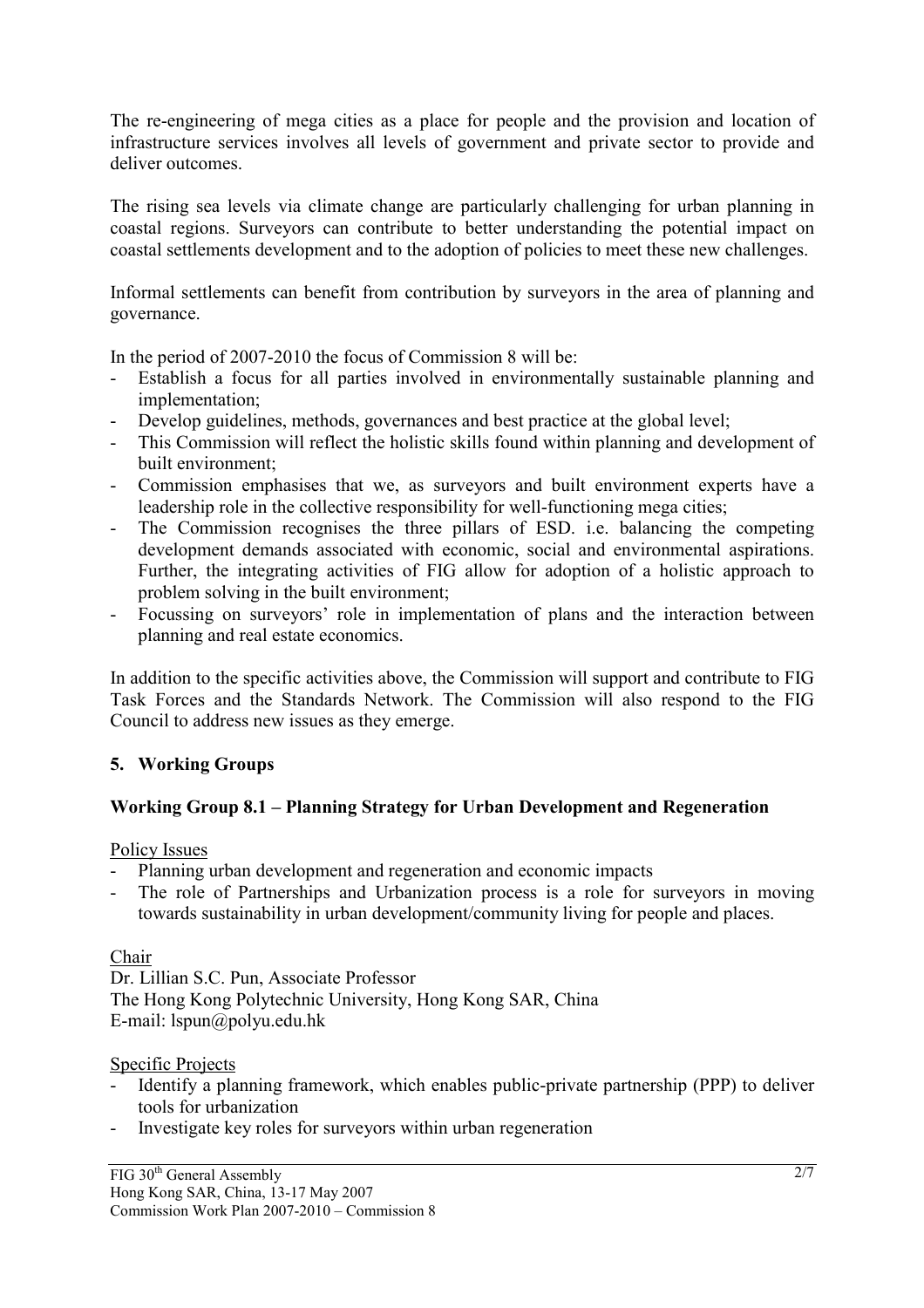Review the Hong Kong policy frameworks for recommendations of best practice and education requirements for implementation.

This will be a joint Working Group with Commission 7.

### Workshops

- Develop a series of special papers for the FIG Working Weeks
- To organise a round table discussion at Working Week 2008.

#### Publications

Report on results at the FIG Congress 2010.

#### Timetable

- − 2008: Round table discussion at the Working Week 2008 in Stockholm
- − 2010: Final report and recommendations

#### Beneficiaries

FIG member organisations, UN, professional bodies, planners and developers.

### **Working Group 8.2 – Informal Settlements Issues in Spatial Development Planning and Governance**

#### Policy Issues

- − Commission's contribution to the Millennium Development Goals
- − to investigate initiatives that deliver land for housing and associated financial mechanisms that enable upgrading through participatory approaches to planning and development.

#### Provisional Terms of Reference:

- − Build negotiation mechanisms with Traditional Leaders to enable the expansion of urban areas onto customary owned land by identify ways in which Customary ownership could be modernized to release land for formalised housing, (in collaboration with Commission 7).
- − Explore rapid, new approaches to forward plan and upgrading initiatives that provide places for the poor by partnering with Sister Organisations.
- − Deliver environmental sustainable house plots by working with partnership forums to find ways to upgrade infrastructure achieving this by addressing both physical and financial mechanisms.

Chair

Dr. Diane Dumashie (United Kingdom), E-mail: ddd@dumashie.co.uk

#### Specific Projects

- − To investigate sustainable places within informal settlement in Africa;
- − To contribute to building the knowledge which the surveyors can provide expert advice for Built Environment;
- − To develop FIG-UN recommendation for best practices in Governance issues for Informal **Settlements**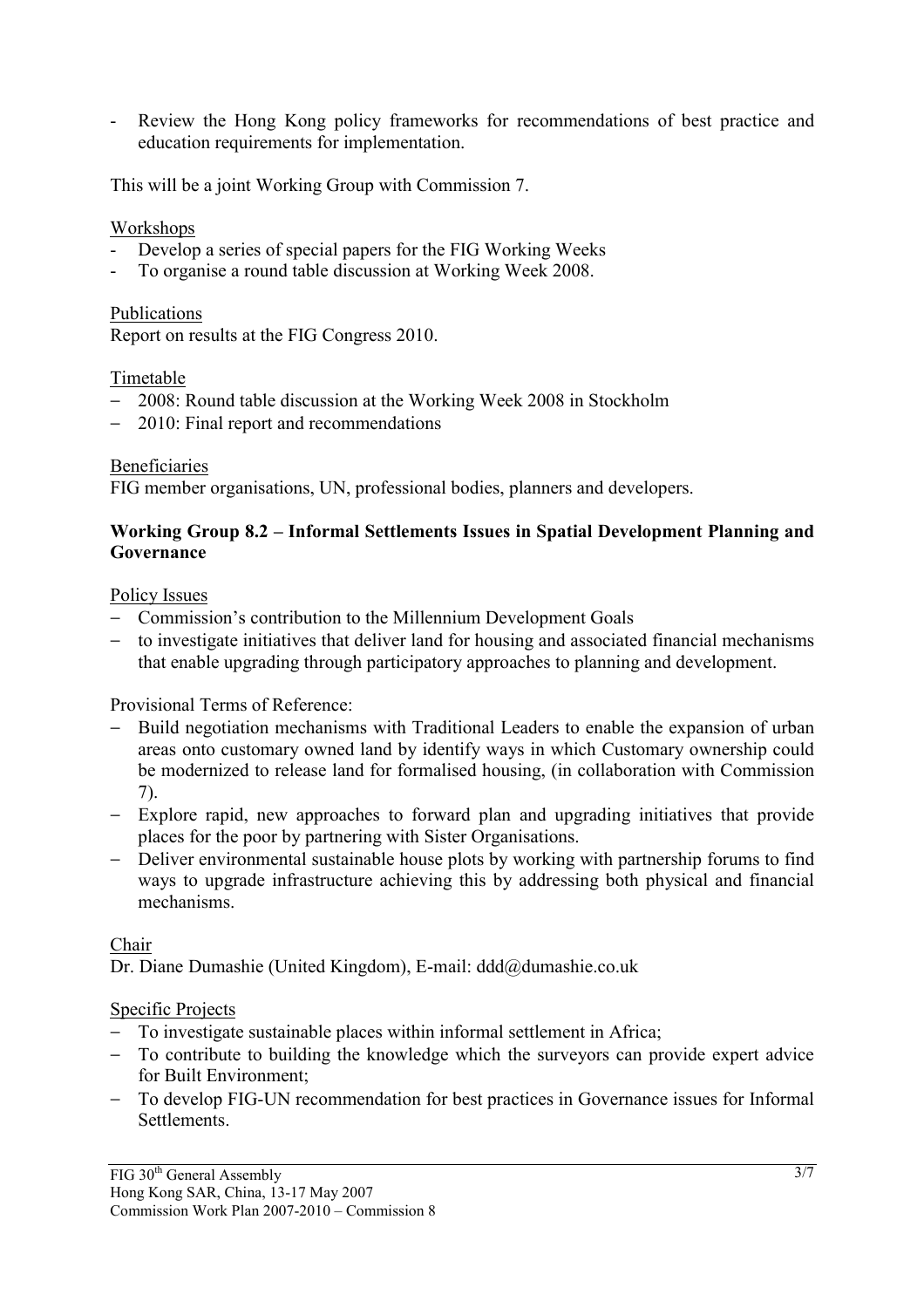### Workshops

- − To participate in special workshop in Africa
- − To provide leadership at the FIG Working Week 2008 in this key issue.

# Publications

To produce a working discussion paper "White Paper" on a key element effective governance issue.

# Timetable

- − 2008: To organise a round table session at FIG Working Week 2008
- − 2010: Final report and recommendation for Significant Better Practice.

# Beneficiaries

United Nations, the World Bank, governments, humanity and FIG member organisations.

# **Working Group 8.3 – Re-engineering of Mega Cities**

#### Policy Issues

- To provide opportunities for surveyors to play a key role in solving problems and implementing infrastructure in environmentally sustainable projects/developments in mega cities (large sprawling habitats with two distinct types being economically wealthy and dramatically poor).

#### Chair

Ms. Ioana Manaolache (Theotop consulting, Romania), e-mail: ioanam@theotop.ro

#### Specific Projects

- To study the World City Report for identifying opportunities for surveyors to be contributors towards improving infrastructure and degradation of the environment;
- To create methods of identifying causes of infrastructure damage within mega cities;
- Identify the planning framework and recommend changes which will enable implementation of E.S.D.;
- Develop a policy framework to enable sustainable cities.

#### Workshops

- To contribute to the proposed Commission 8 workshop on mega cities at the FIG Working Week 2008.

#### Publications

Report on results of working group investigations and report at the FIG Congress 2010.

#### Beneficiaries

- FIG member organisations, United Nations and the World Bank.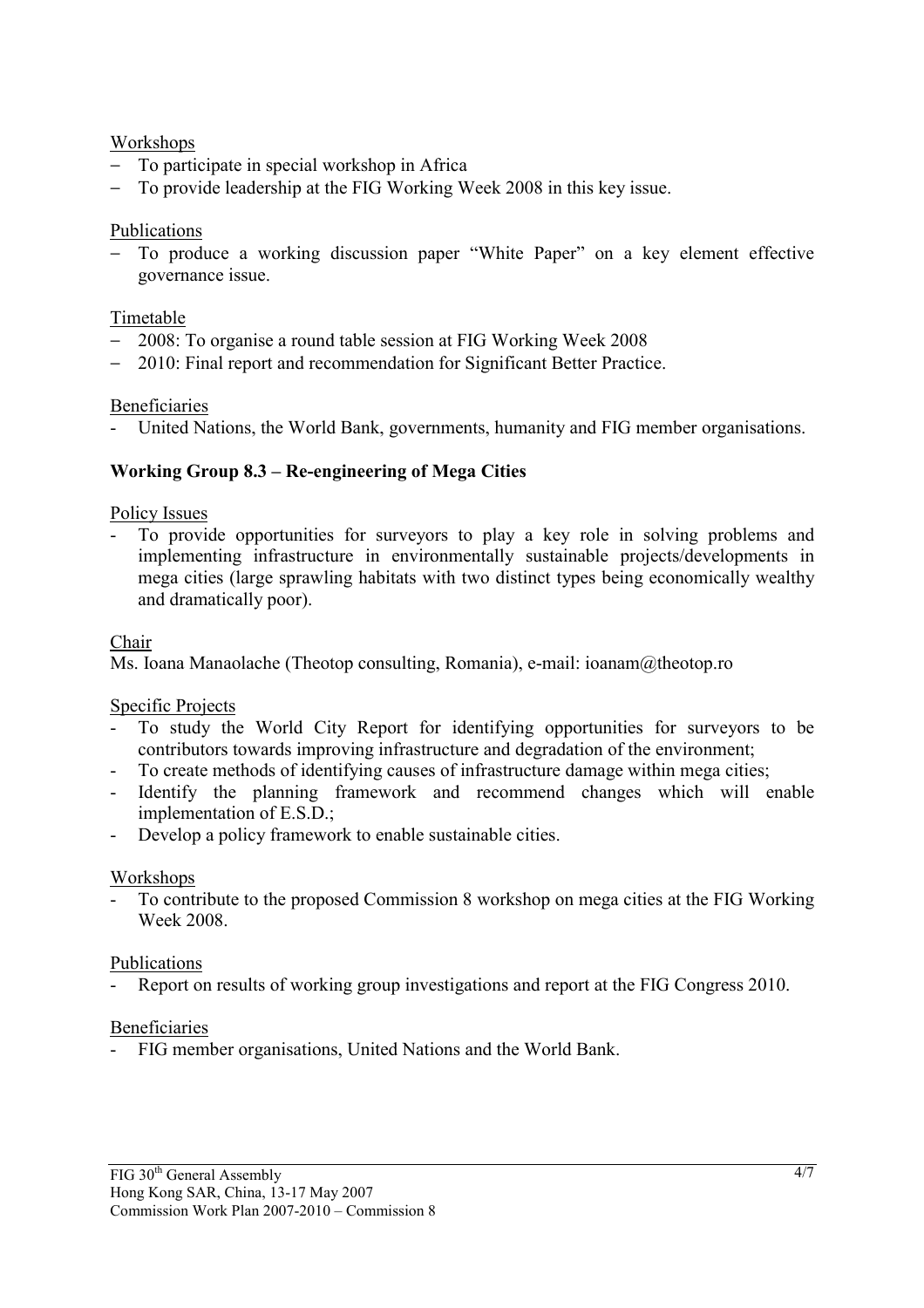# **Working Group 8.4 – Urban Planning in Coastal Regions**

#### Policy issues

- Urban planning in coastal regions has emerged as a major issue connected to rising sea levels as a result of climate change due to global warming. Urban habitat issues within coastal regions are a matter for Commission 8 and its contribution to environmentally sustainable development.
- On matters relating to marine space, Commission 8 will work in close co-operation with the Commission 4 Working Group 4.3 (Administering Marine Spaces). The 'shifting sands' will provide opportunities for Working Group 8.4 to find key roles for surveyors.

### Chair

Mr. Isaac Boateng (University of Portsmouth, United Kingdom), e-mail: boatengis@yahoo.co.uk

### Specific Projects

- To identify the impact on Urban habitat in Coast Regions caused by rising sea levels
- To develop planning policy and implementation guidelines to assist or allow communities to live in harmony with rising sea levels.

### Workshops

- To organise a round table discussion together with Commission 4 at the Regional Conference in 2007 and at the Working Week 2008/2009.

### Publications

Produce a discussion 'white paper' in 2009 on the directions and implications of rising sea levels on coastal communities.

# Timetable

- − 2007/2008: Round table discussions at the FIG events together with Commission 4
- − 2009: White paper on direction and implication of rising water.

# **Working Group 8.5 – Land Use Planning and Implementation**

#### Policy Issues

- To increase surveyors contribution to land use planning and better integrate surveyors expertise in implementation of plans, implementation processes and agreements and real estate management
- To increase surveyor and planners awareness on sustainable planning and implementation of plans based on modern knowledge, technical solutions, rules and legislation, traditions, and development and implementation processes in different countries.

Chair

Dr. Maria Ulfvarson Östlund (Sweden), e-mail: maria.ulfvarson-ostlund@environment.ministry.se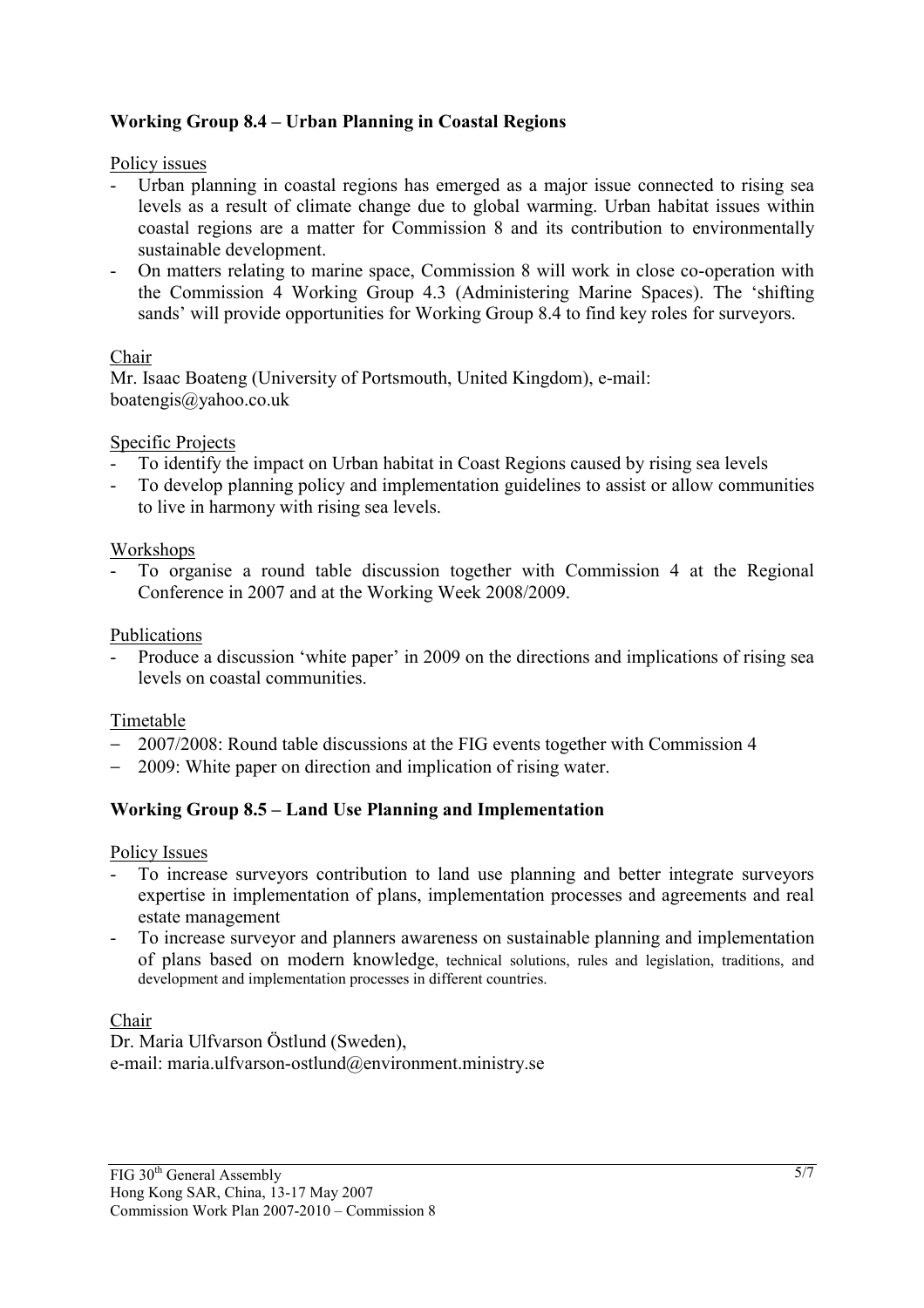### **6. Commission Officers**

#### **Commission Chair**

Mr. Simon Adcock, Client Manager Valuer-General Victoria Marland House Level 15/570 Bourke Street Melbourne Victoria 3000 AUSTRALIA Tel.  $+ 61$  3 8636 2558  $Fax + 61$  3 8636 2519 E-mail: simon.adcock@dse.vic.gov.au

### **Vice Chair and Chair of WG 8.1 – Planning Strategy for Urban Development and Regeneration**

Dr. Lillian S. C. Pun, Associate Professor Department of Land Surveying and Geo-Informatics The Hong Kong Polytechnic University Hunghom, Kowloon HONG KONG SAR, CHINA E-mail: lspun@polyu.edu.hk

### **Vice Chair and Chair of WG 8.2 - Informal Settlements Issues in Spatial Development, Planning and Governance**

Dr. Diane Dumashie Dumashie Associates Keta Lodge, Grange Road, Creech Wareham, Dorset BH20 5DG UNITED KINGDOM Tel. + 44 1929 555 392 Fax + 44 1929 555 392 E-mail: ddd@dumashie.co.uk

#### **Vice Chair and Chair of WG 8.3 – Re-Engineering Mega Cities**

Ms. Ioana Manaolache Legal Consultant Theotop consulting ROMANIA Tel. + 40 21.323 4896 Fax + 40 21 321 6282 E-mail: ioanam@theotop.ro